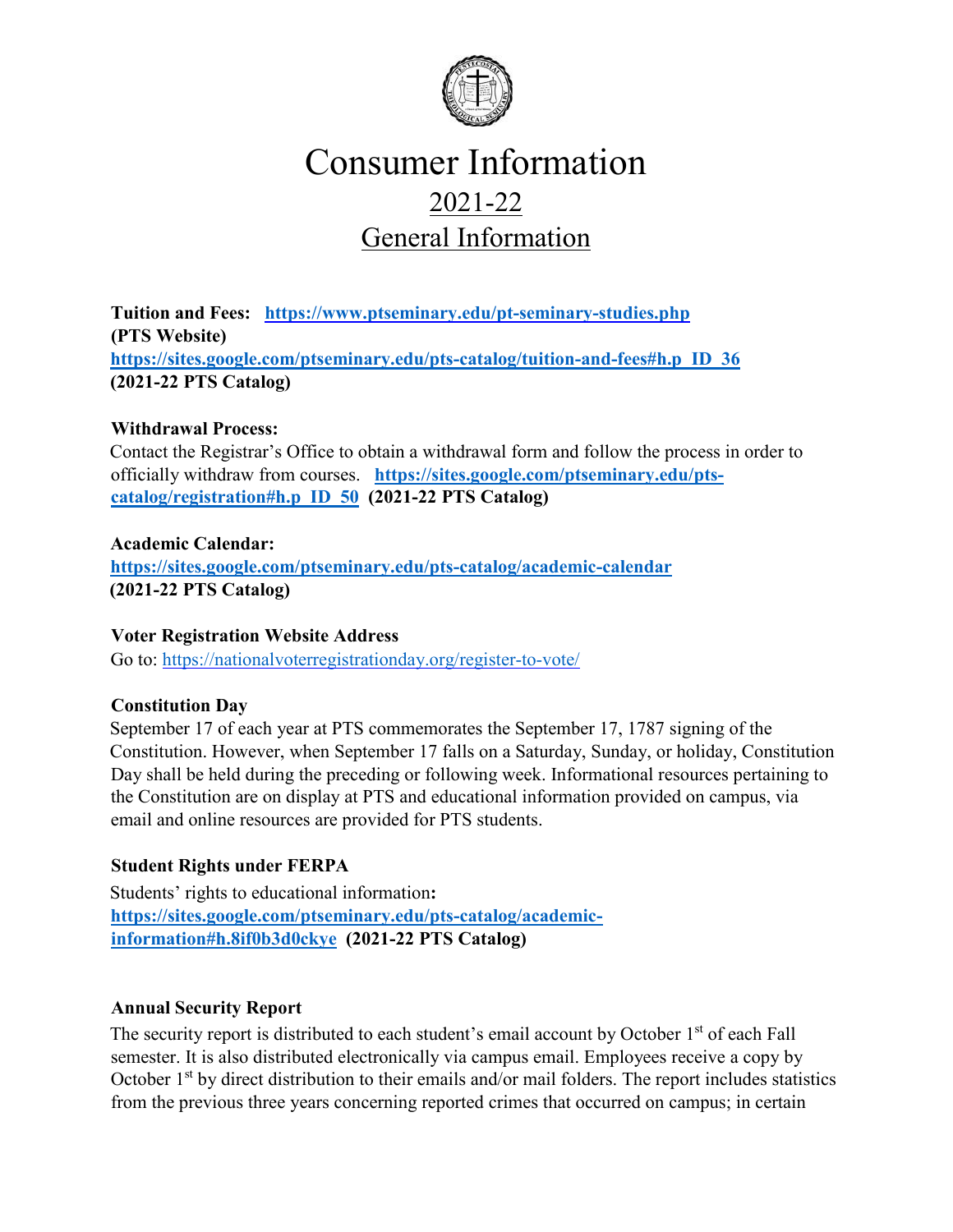

campus buildings or property owned or controlled by the Pentecostal Theological Seminary; and on public property within, or immediately adjacent to and accessible from, the campus. The report also includes institutional policies concerning campus security, such as policies concerning sexual assault and other matters. Students may request a written copy of the report from Phil Woods at pwoods@ptseminary.edu

#### **Fire Safety Report & Annual Notification**

Copies of the Fire Safety Report can be obtained from the Director of Maintenance, Phillip Woods, in building B at  $p$ woods $\omega$ ptseminary.edu

#### **Names of Accreditation Agencies**

List of accreditation agencies: **[https://sites.google.com/ptseminary.edu/pts-catalog/introduction#h.p\\_ID\\_116](https://sites.google.com/ptseminary.edu/pts-catalog/introduction#h.p_ID_116) (2021-22 PTS Catalog) <https://www.ptseminary.edu/pt-seminary-accreditation.php>****(PTS Website)**

#### **Current Degree Programs and Educational Training Programs**

Doctoral, Master and Certificate Programs Master Degrees: **<https://sites.google.com/ptseminary.edu/pts-catalog/master-s-degrees-1>** **(2021-22 PTS Catalog)**  Doctoral Degree: **<https://sites.google.com/ptseminary.edu/pts-catalog/doctor-of-ministry>** **(2021-22 PTS Catalog)**  Certificate: **[https://sites.google.com/a/ptseminary.edu/pts-catalog/center-for-latino](https://sites.google.com/a/ptseminary.edu/pts-catalog/center-for-latino-studies)[studies](https://sites.google.com/a/ptseminary.edu/pts-catalog/center-for-latino-studies) [\(](https://sites.google.com/a/ptseminary.edu/pts-catalog/center-for-latino-studies)2020-21 Website)**  Master, Doctoral, Certificate: **<https://www.ptseminary.edu/degrees-ptseminary.php>** **(PTS Website)** 

#### **Transfer of Credit Policie**s

**[https://sites.google.com/ptseminary.edu/pts-catalog/academic-information#h.p\\_ID\\_64](https://sites.google.com/ptseminary.edu/pts-catalog/academic-information#h.p_ID_64) (2021-22 PTS Catalog)**

#### **Instructional Facilities Available to Students**

Computer Lab (building B) and Squires Library are some of the instructional facilities available to students at the Seminary:

**[https://sites.google.com/ptseminary.edu/pts-catalog/introduction#h.p\\_ID\\_142](https://sites.google.com/ptseminary.edu/pts-catalog/introduction#h.p_ID_142) [\(2](https://sites.google.com/a/ptseminary.edu/pts-catalog/introduction#TOC-PHYSICAL-FACILITIES)021-22 PTS Catalog)** 

#### **Faculty and Other Instructional Personnel Directory**

List of faculty and other instructional personnel can be viewed on the PTS Seminary website at: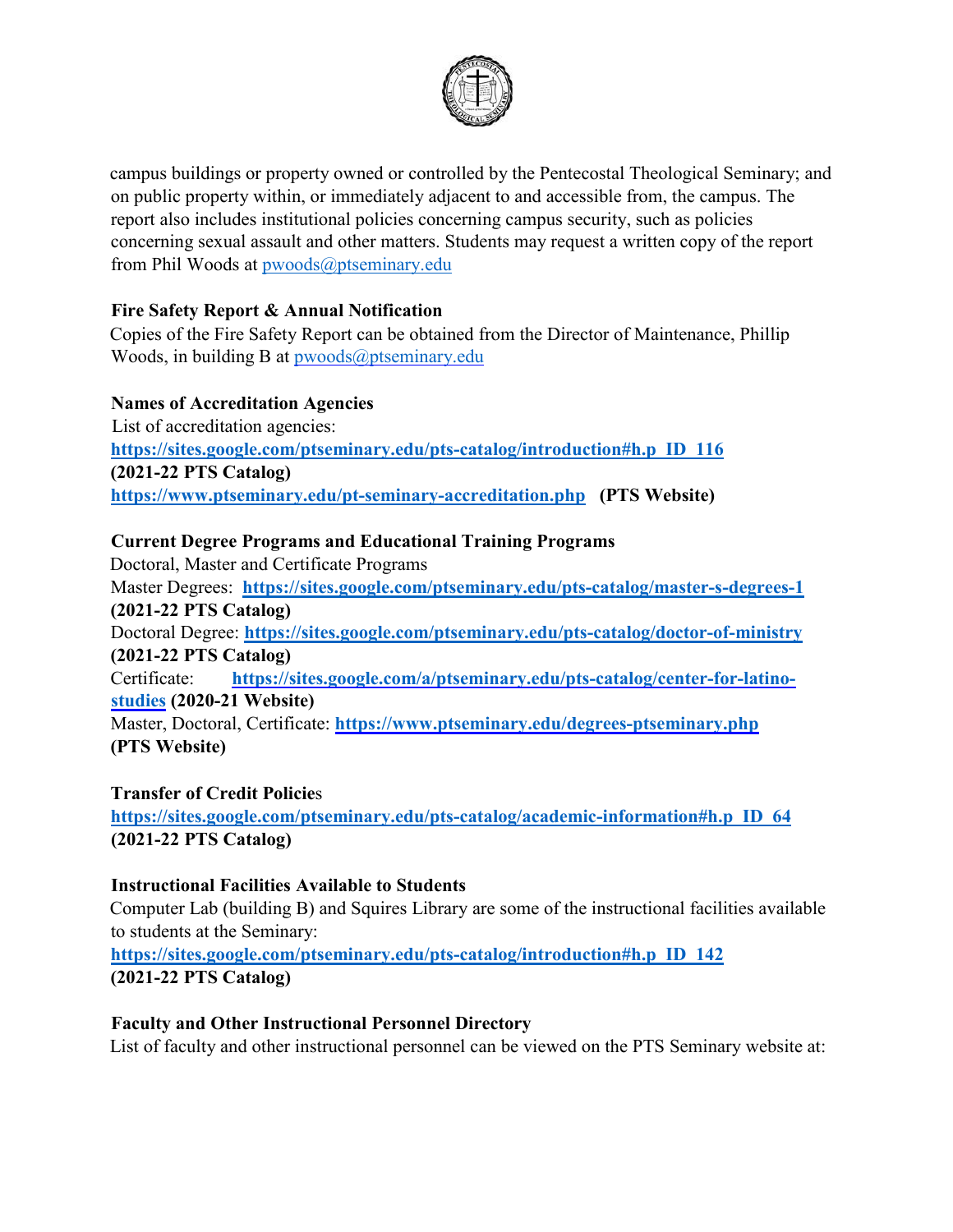

[https://www.ptseminary.edu/pt-seminary](https://www.ptseminary.edu/pt-seminary-faculty.php)[faculty.php](https://www.ptseminary.edu/pt-seminary-faculty.php) [PT](https://www.ptseminary.edu/pt-seminary-faculty.php)S Faculty Directory **(PTS Website)**  [https://www.ptseminary.edu/pt-seminary](https://www.ptseminary.edu/pt-seminary-administration.php)[administration.php](https://www.ptseminary.edu/pt-seminary-administration.php) [PT](https://www.ptseminary.edu/pt-seminary-administration.php)S Admin Directory **(PTS Website)**

**Contact Information Regarding General School Issues:** 

<https://www.ptseminary.edu/pt-seminary-directory.php>**(PTS Website)**

**Crime Statistics and Daily Crime Log Information:** Copies of crime statistics can be obtained from the Director of Maintenance, Phillip Woods, in building B at  $pwoods@ptseminary.edu$ 

**Copies of the Emergency Response/ Evacuation:** Can be obtained from the Director of Maintenance, Phillip Woods, in building B at pwoods@ptseminary.edu

**Missing Person Notification or Information:** Student Services Director at wwriston@ptseminary.edu (423) 478-7724.

#### **Deferment Process**

To apply for an in-school deferment review the deferment process at the link below and forward to ablevins@ptseminary.edu: [https://drive.google.com/file/d/1Nwgq\\_9cUf6oRw\\_4zMj2W\\_tgf9KK9V4Tn/view](https://drive.google.com/file/d/1Nwgq_9cUf6oRw_4zMj2W_tgf9KK9V4Tn/view)

## **<https://drive.google.com/file/d/1YiEFsOOKuaT-COPyRgmrFqfNnA59Yluz/view> (PTS Forms Link)**

## **DRUG-FREE SCHOOL AND COMMUNITY POLICY**

The use, possession, or distribution of any type of illegal drug, alcohol, or tobacco product by faculty, staff, and students is strictly prohibited on and off site of the Pentecostal Theological Seminary. In accordance with the Word of God and the tenets of our church, we acknowledge that we represent Christ in and out of the workplace.

Any student, staff, or faculty member found in violation of the above policy will be held to local, state, and federal laws. They will also be required to appear before a disciplinary committee to determine what action will be taken by the Pentecostal Theological Seminary. Sanctions imposed by the Seminary may include a warning up to and including expulsion/termination or referral for help with substance abuse. Any action taken by the Seminary will be inclusive of those required by local, state, and federal law.

It is required that our employees report, in writing, within five calendar days of any criminal drug statute convictions while employed at the Pentecostal Theological Seminary to the Office of the President in accordance with the Drug-Free Schools and Communities Act of 1989.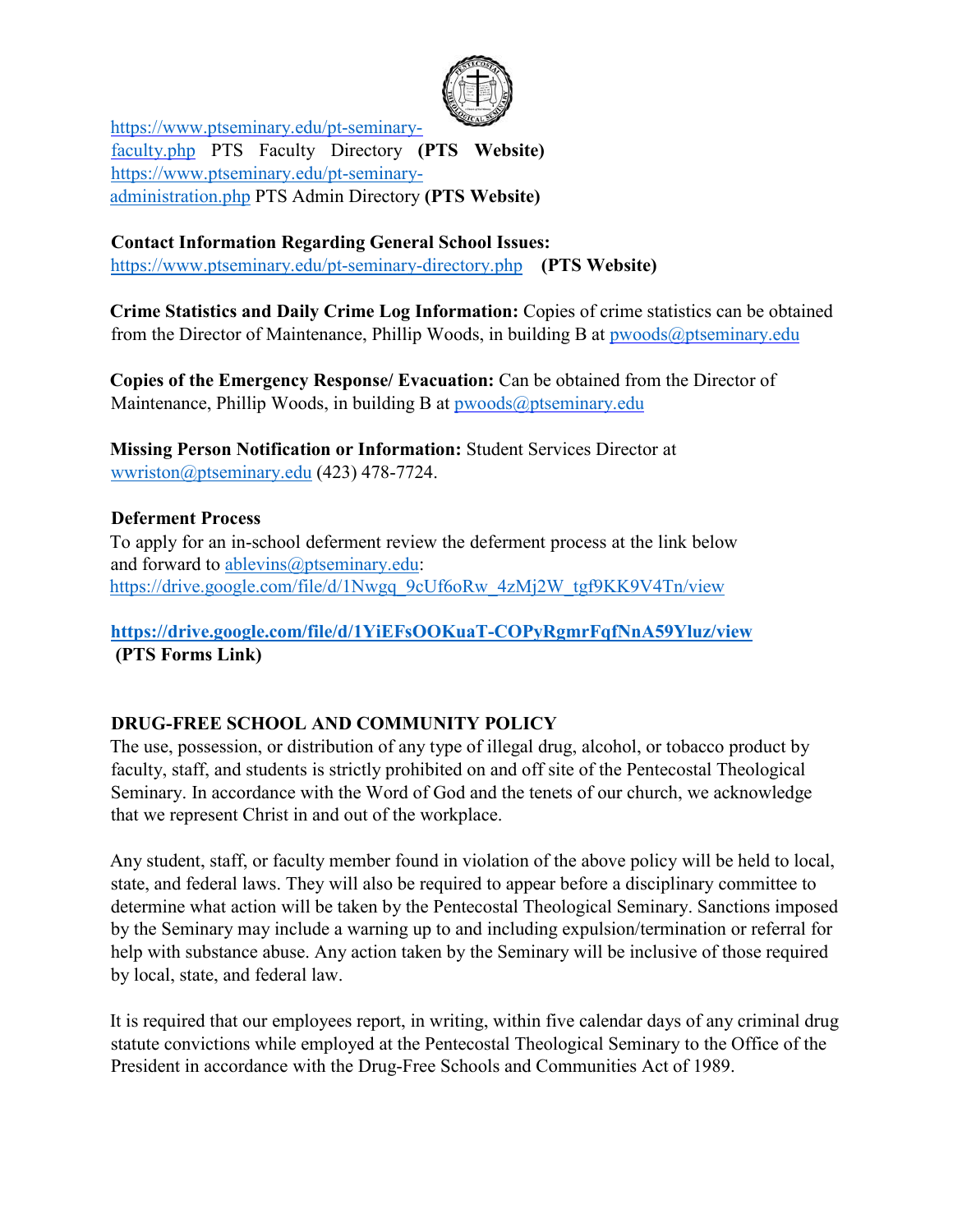

The President, or an individual designated by the President, will report to the Department of Education and other appropriate local, state and federal authorities deemed by law. Any employee who is in violation of the above policy will appear before a disciplinary committee. This committee will decide the appropriate action to be taken, which may include, but is not limited to, termination or referral to an appropriate substance abuse program.

Not only are there legal consequences for the use of illegal drugs, alcohol and tobacco products there are also many health risks involved. Along with legal and health consequences, the Word of God tells us that we are temples of the Holy Spirit and therefore need to honor God with our body. Since the use and misuse of the above substances are a hazard to one's physical wellbeing and cause harm to God's temple, the Pentecostal Theological Seminary strongly discourages and prohibits the use of these substances.

This policy will be given to students, faculty, and staff annually to review and sign that they will abide by the policy. A copy of this agreement will be kept on record at the Seminary for the academic year. A committee designated by the President will review the policy at least every two years.

The Cleveland and Chattanooga areas have several resources to help if you find yourself or someone else in need of help with addictive behaviors and or substance abuse. Attached is a list of some resources that are available. You may also feel free to contact the Pentecostal Theological Seminary counseling department for assistance.

**Resources: Pine Ridge Treatment Center** 423.339.4166 **Valley Hospital** 423.499.2300 or 1.800.542.9600 **The Center for Substance Abuse Treatment and Referral Hotline**

Phone: 1.800.662.HELP (1.800.662.4357)

**Al-Anon/Alateen <https://al-anon.org/>** Phone: 1.888.4AL.ANON (1.888.425.2666)

**Alcoholics Anonymous (AA)** [http://www.aa.org](http://www.aa.org/) **[A](http://www.aa.org/)merican Council on Alcoholism** 

Phone: 1.800.527.5344 **Cocaine Anonymous <https://ca.org/>** Phone: 1.800.347.8998 **Nar-Anon** [http://nar-anon.org](http://nar-anon.org/) Phone: 1.800.477.6291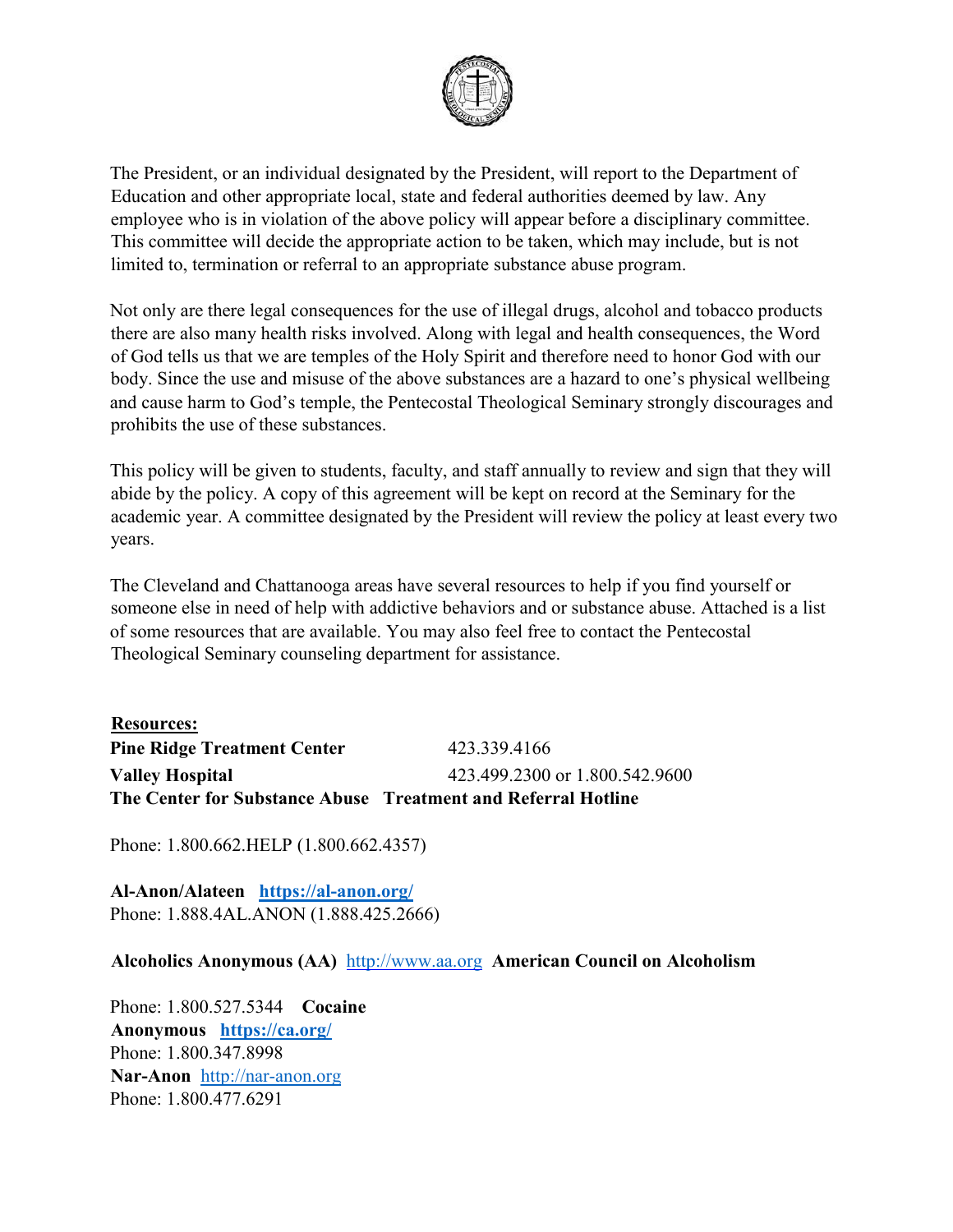

#### **Vaccination Policy**

Copies of the Vaccination policy can be obtained from the Admissions Office at: (423) 478-7725 lseals@ptseminary.edu

## **Handicap Provisions**

The Pentecostal Theological Seminary provides handicap ramps for students for wheelchair access to buildings A and building B. The first ramp gives access to building A on the second floor. The second ramp gives access to the courtyard from Walker Street giving access to both buildings A and B. Elevator access to the second-floor classrooms is provided in building B. Handicap accessible doors are located for entry into buildings A and B at these locations: The double doors of the second floor of building A at the end of the ramp access; one at the Registrar's office in building A; and one that provides entrance from the courtyard into both buildings A and B.

Handicap bathrooms are located in building B and on the first floor of building A. Handicap parking spaces are located at both administrative building locations. Hamilton Court (campus housing), has a one-bedroom apartment designed for handicap accessibility.

## **Non-Discriminatory Policy**

The Pentecostal Theological Seminary does not discriminate on the basis of race, gender, handicap, age, class, veteran status, or national/ethnic origin in the administration of any of its policies. It is the policy of the Seminary in its common life and classroom to use inclusive language and the exercise respect and Christian love toward each member of the Seminary community. .

**[https://sites.google.com/ptseminary.edu/pts-catalog/introduction#h.p\\_ID\\_146](https://sites.google.com/ptseminary.edu/pts-catalog/introduction#h.p_ID_146)** **(2021-22 PTS Catalog)** 

## **General Consumer Information**

The main entry receptionist is the designated person to give out general consumer information and forward students to specific offices for a hard copy. Students may request a paper copy of any consumer information upon request by contacting the specific office listed on the Consumer Information list. Please allow 10 days for processing.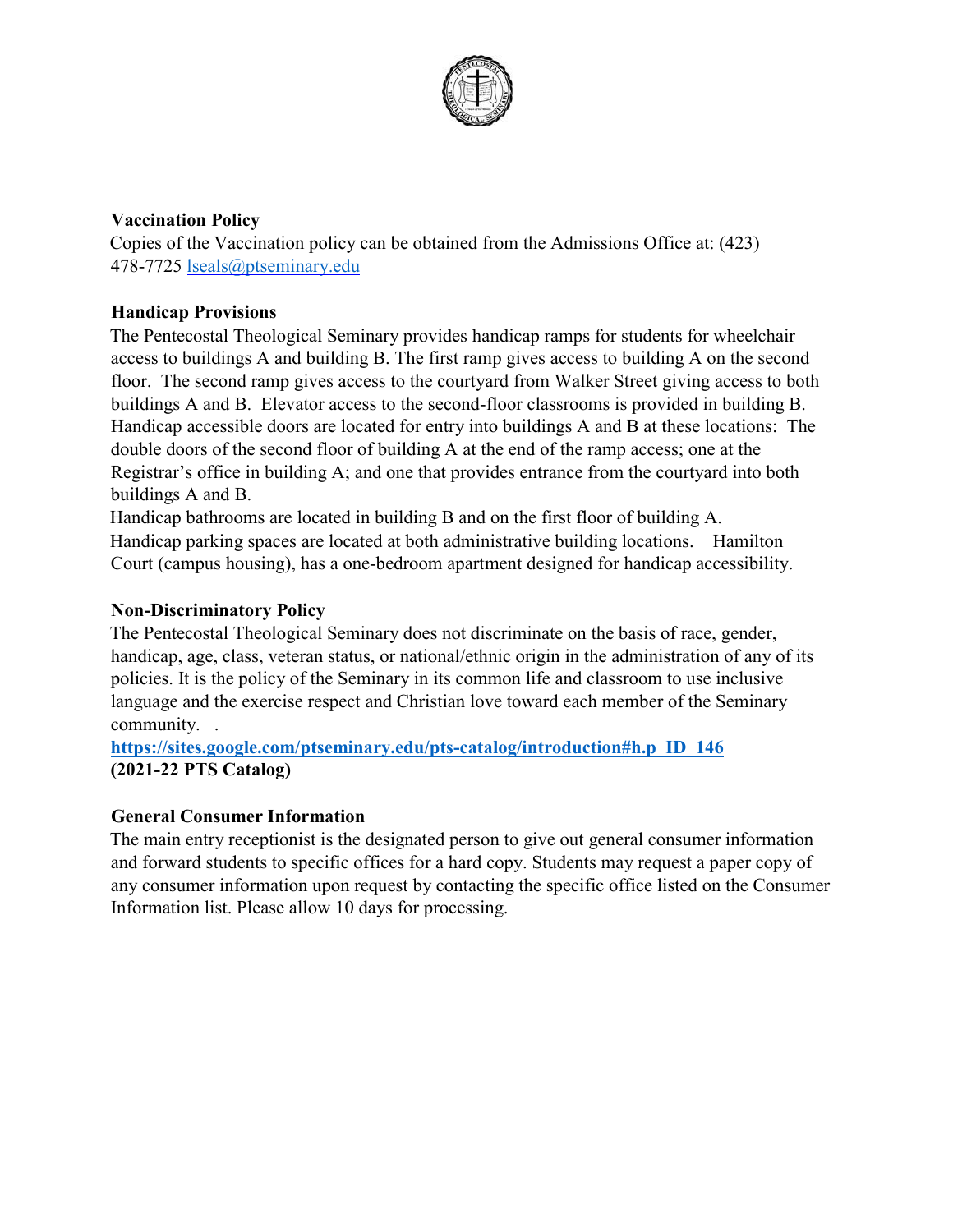

# Financial Aid Information

**Types of Financial Assistance; Forms and Procedures for applying**: **To view scholarships: [https://www.ptseminary.edu/mobile/pt-seminary-masters](https://www.ptseminary.edu/mobile/pt-seminary-masters-scholarships.php)[scholarships.php](https://www.ptseminary.edu/mobile/pt-seminary-masters-scholarships.php)**(**PTS Website) [https://sites.google.com/ptseminary.edu/pts-catalog/financial-aid#h.p\\_ID\\_72](https://sites.google.com/ptseminary.edu/pts-catalog/financial-aid#h.p_ID_72) (2021-22 PTS Catalog)**

**To view Financial Aid Application Steps (PTS Website):** Masters:<https://www.ptseminary.edu/pt-seminary-masters-financial-aid-steps.php> Certificate:<https://www.ptseminary.edu/pt-seminary-certificate-financial-aid-steps.php>D. Min:<https://www.ptseminary.edu/pt-seminary-dmin-financial-aid-steps.php>

**Refund Policy:** [https://www.ptseminary.edu/return-of-title-iv-fundspolicy.php](https://www.ptseminary.edu/return-of-title-iv-funds-policy.php)  **(PTS Website) [https://sites.google.com/ptseminary.edu/pts-catalog/tuition-and](https://sites.google.com/ptseminary.edu/pts-catalog/tuition-and-fees#h.p_ID_264)[fees#h.p\\_ID\\_264](https://sites.google.com/ptseminary.edu/pts-catalog/tuition-and-fees#h.p_ID_264) (2021-22 Catalog)** 

**Net Price Calculator: [https://www.ptseminary.edu/pt-seminary-net](https://www.ptseminary.edu/pt-seminary-net-price-calculator.php)[pricecalculator.php \(](https://www.ptseminary.edu/pt-seminary-net-price-calculator.php)PTS Website)**

**Textbook Information -** Students click on the hyperlink and login to your Populi account to view Syllabi (where textbooks are listed). In Populi Student Portal go to your course title on the right side of your home page or clicking on the courses listed on your transcript (in blue) (see the Populi login link below to begin your review of syllabi and books required). <https://ptseminary.populiweb.com/internal/common/home.php>

**College Bookstore –***White Wing Christian Bookstore- 3750 [Kei](http://www.whitewingbooks.com/)th Street, NW, Cleveland, TN (423) 599-5425 or 1-800-221-5027[www.whitewingbooks.com](http://www.whitewingbooks.com/)*

**Students Rights and Responsibilities (Financial Aid Entrance and Exit Counseling)**  Entrance and Exit Counseling are required for new loan applicants as well as graduates or students withdrawing from PTS. The counseling explains students' responsibilities regarding student loans.<https://studentaid.gov/h/manage-loans>

(Hard copies available at Financial Aid Office display table).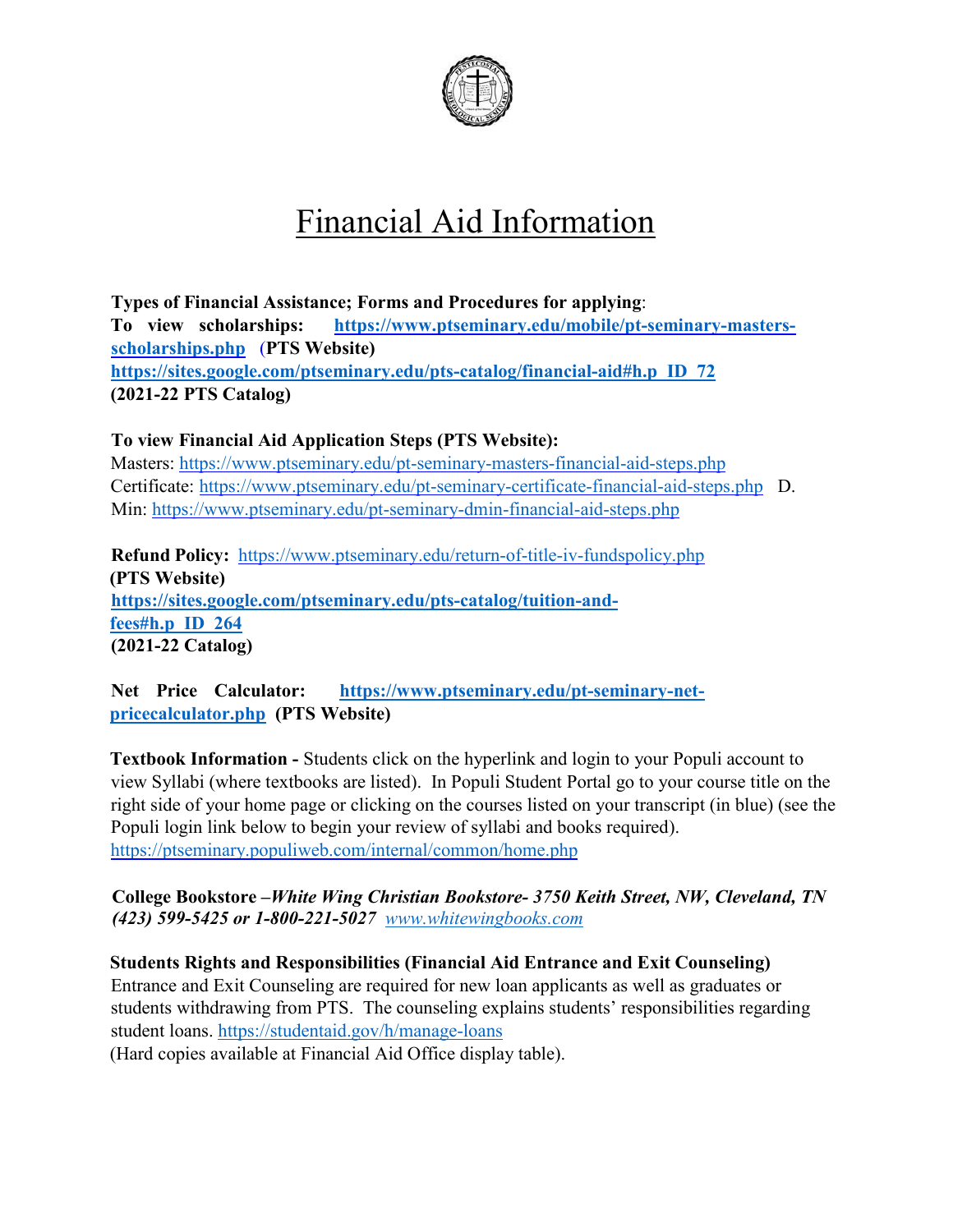

#### **Financial Aid Drug Policy**

Federal law provides that a student who has been convicted of an offense under any federal or state law involving the possession or sale of a controlled substance during a period of enrollment for which the student was receiving financial aid shall not be eligible to receive any federal or institutional grant, loan, or work assistance during the period beginning on the date of such conviction and ending after the interval specified in the following table. If convicted of an offense involving:

| <b>Possession of a Controlled Substance</b> | <b>Ineligibility Period</b> |
|---------------------------------------------|-----------------------------|
| <b>First Offense</b>                        | 1 year                      |
| Second Offense                              | 2 years                     |
| Third Offense                               | Indefinite                  |
| <b>Sale of a Controlled Substance</b>       | <b>Ineligibility Period</b> |
| <b>First Offense</b>                        | 2 years                     |
| Second Offense                              | Indefinite                  |

A student whose eligibility has been suspended based on a conviction for possession or sale of a controlled substance may resume eligibility before the end of the ineligibility period if:

- A. the student satisfactorily completes a drug rehabilitation program that:
	- 1. complies with the criteria prescribed in the federal regulations; and
	- 2. includes two unannounced drug tests;
- B. the student successfully passes two unannounced drug tests conducted by a drug rehabilitation program that complies with the criteria prescribed in the federal regulations; or
- C. The conviction is reversed, set aside, or otherwise rendered nugatory.

#### **Student Financial Aid Eligibility**

PTS scholarships are determined by financial need, or are merit based or a special one-time scholarship offering as published in writing and noted online. Need is determined by the completion of a FAFSA for U.S. Citizens. Merit based scholarships are based on GPA or other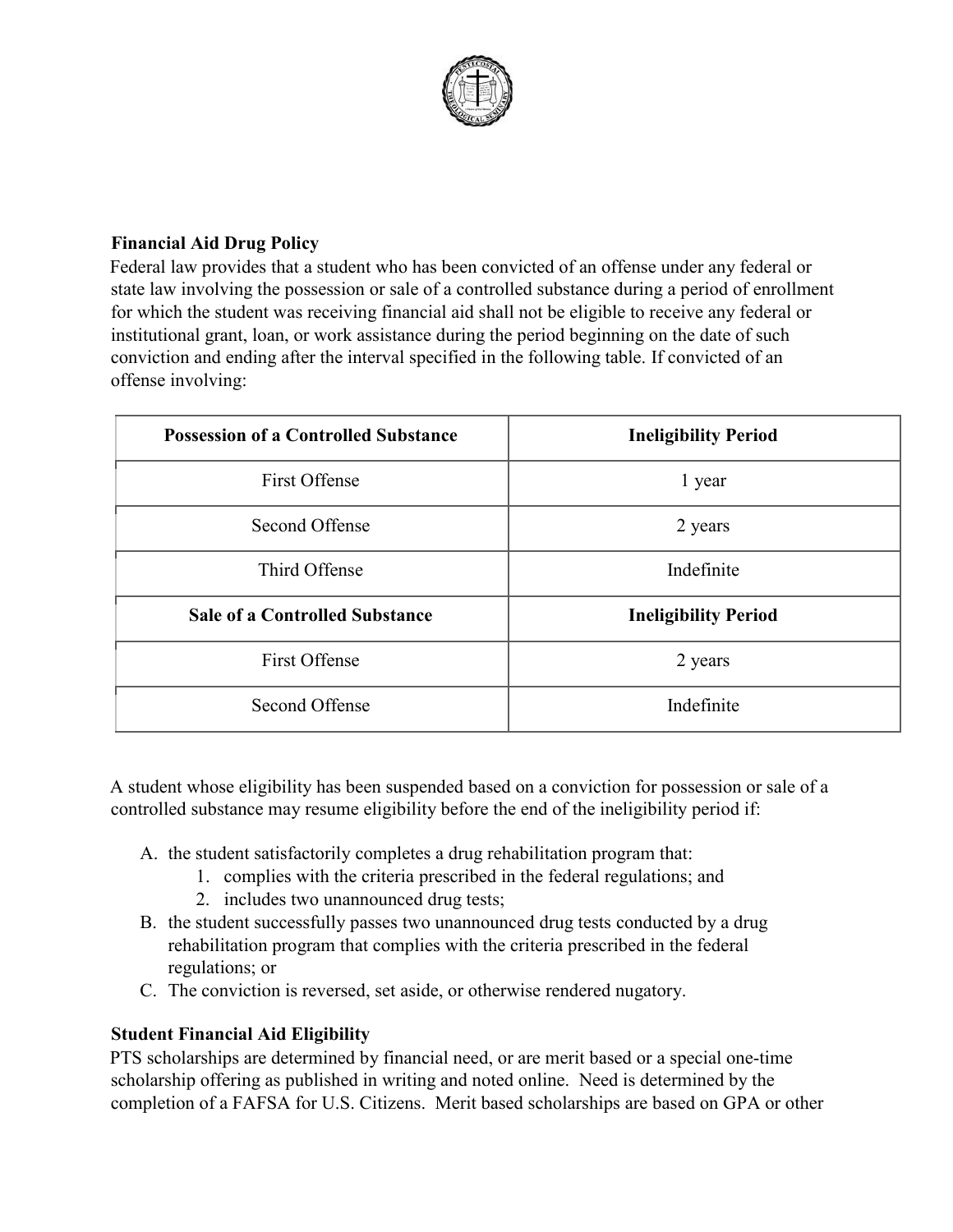

criteria as stated in the catalog, website or Financial Aid Application under scholarship listings. Masters Scholarship Listing:<https://www.ptseminary.edu/pt-seminary-masters-scholarships.php> **(PTS Website)** 

#### **Scholarship Disbursement**

How and when Financial Aid is disbursed is viewable on the Populi Activity Feed each semester and on campus in the student commons and other vital locations on campus. Scholarship disbursements are divided in half with equal disbursements in the fall and spring. Care Ministry scholarships will be prorated with students receiving a portion each term they enroll during the academic year (July 1- June  $30<sup>th</sup>$ ) based on enrollment hours.

#### **Disbursement Important Dates**

\*See Business Office scheduling or Populi Dashboard for the beginning of loan disbursements.

#### **Loan Funds Sent Electronically**

Loan funds are sent via electronic payment (for students that want their funds directly deposited to their bank account and have completed the Credit Balance Form in the Business Office). Students that fail to complete the form will be mailed a check to their billing address. Loans are applied to the students' accounts, typically sometime after the 4<sup>th</sup> week of the semester for students who apply by the deadline (See your "Financial Aid" tab in Populi and/or view your Business Office Account under the tab "By Term.") This allows you to see when your loan funds have been applied to your account. Students that submit documentation late, or have information still lacking will take longer to process. Students receive an automatic email to their PTS email account once their federal loan and scholarship have been disbursed to their student account.

**Entrance Loan Counseling and Exit Loan Counseling** are required for all Federal Loan recipients and may be completed at:<https://studentaid.gov/entrance-counseling/> <https://studentaid.gov/exit-counseling/><https://studentaid.gov/h/manage-loans>

#### **Federal Work Study**

Terms and Conditions of Federal Work Study (FWS) program can be obtained at: **[https://sites.google.com/ptseminary.edu/pts-catalog/financial-aid#h.p\\_ID\\_168](https://sites.google.com/ptseminary.edu/pts-catalog/financial-aid#h.p_ID_168)** **(2021-22 PTS Catalog)**

FWS applications are submitted to the Human Resource Office and processed in conjunction with academics for FWS placement. Students eligible to receive FWS funds are determined based on the FAFSA and the student's Financial Need. Students are assigned jobs on the basis of the needs of the Seminary and the abilities and skills of the student applicant. Please note that availability of positions are limited to number of openings each year. The Federal Work Study Application may be requested by emailing our Human Resource Director, Joy Terpstra at: jterpstra@ptseminary.edu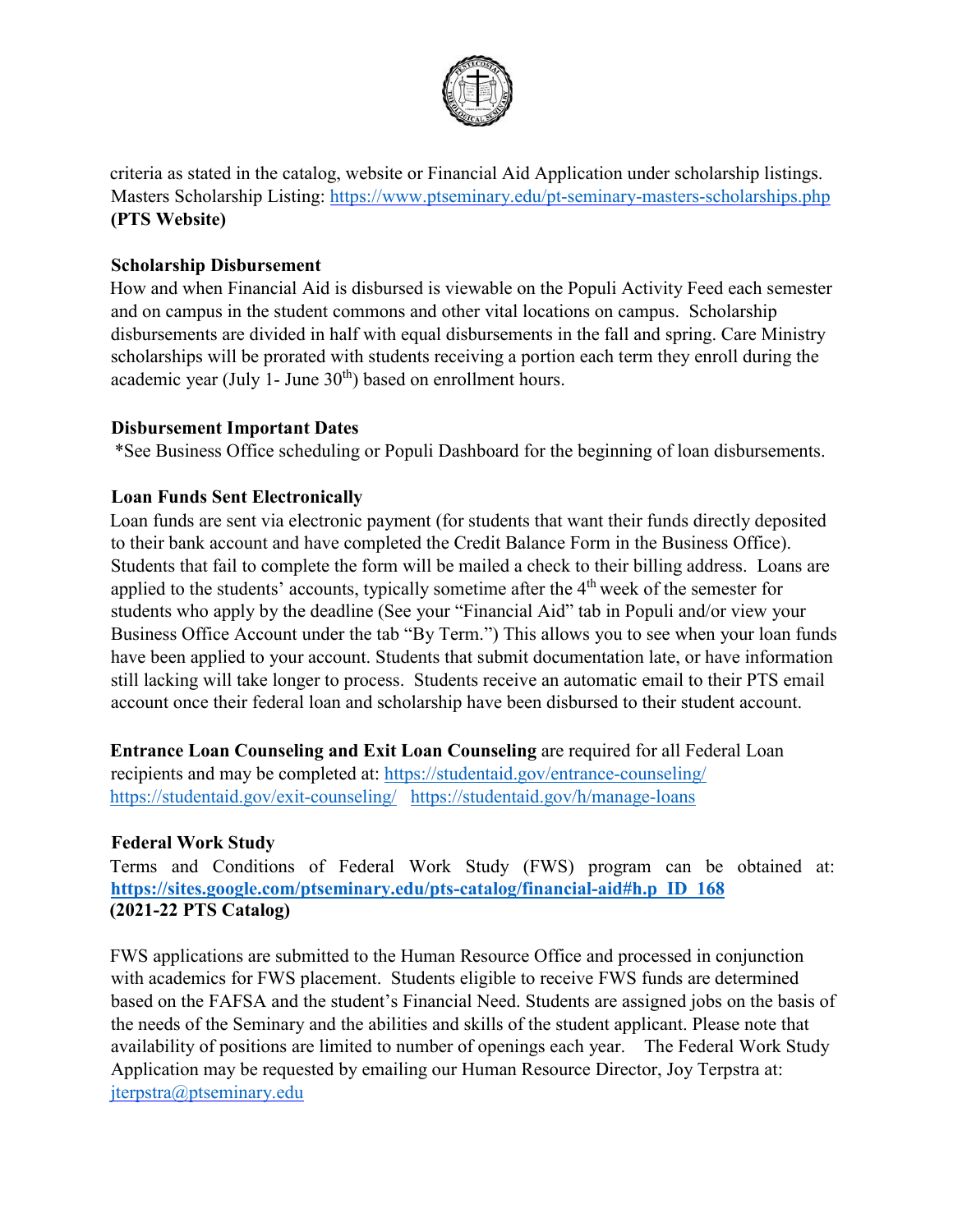

#### **Non-Work Study Assistant Positions**

There are limited openings for non-Work Study Graduate Assistants. However, students may apply for these positions by completing the steps above. International students may apply for these positions also, since these positions are not federally funded and do not require citizenship. Contact: *jterpstra@ptseminary.edu* to apply.

#### **Financial Aid Academic Progress Policy**

Students must maintain satisfactory academic progress to be eligible for federal aid. Our Satisfactory Academic Progress Policy states criteria for measuring financial aid academic progress. To view policies go to:[https://www.ptseminary.edu/financial-aid-academic](https://www.ptseminary.edu/financial-aid-academic-progress-policy.php)[progresspolicy.php](https://www.ptseminary.edu/financial-aid-academic-progress-policy.php) **(PTS Website)** 

#### **[https://sites.google.com/ptseminary.edu/pts-catalog/financial-aid-satisfactory-academic](https://sites.google.com/ptseminary.edu/pts-catalog/financial-aid-satisfactory-academic-progress-policy-master-s-degrees#h.p_ID_106)[progress-policy-master-s-degrees#h.p\\_ID\\_106](https://sites.google.com/ptseminary.edu/pts-catalog/financial-aid-satisfactory-academic-progress-policy-master-s-degrees#h.p_ID_106)****(2021-22 PTS Catalog)**

Financial Aid Satisfactory Academic Progress hard copies are available in the Financial Aid Office, Registrar's Office, the online catalog, and under LINKS in the Student Portal.

#### **Master's Degree Budget for the 2021-22 School Year Based on 18 hours (9 Months) \$486.00 Full-time \$478.00 Half-time (4.5-8 hrs) On Campus**

#### **On Campus Fulltime**

| Tuition Full-Time (\$486.00 Per Hrs.) 9 Months    | 8,748.00  |
|---------------------------------------------------|-----------|
| Fees (Campus Fees & lender fees)                  | 295.00    |
| Housing                                           | 5,841.00  |
| Board                                             | 4,401.00  |
| Personal                                          | 2,800.00  |
| Travel                                            | 1,900.00  |
| Books, Supplies (Internet Access 60.00 per month) | 2,015.00  |
| Cost of Attendance                                | 26,000.00 |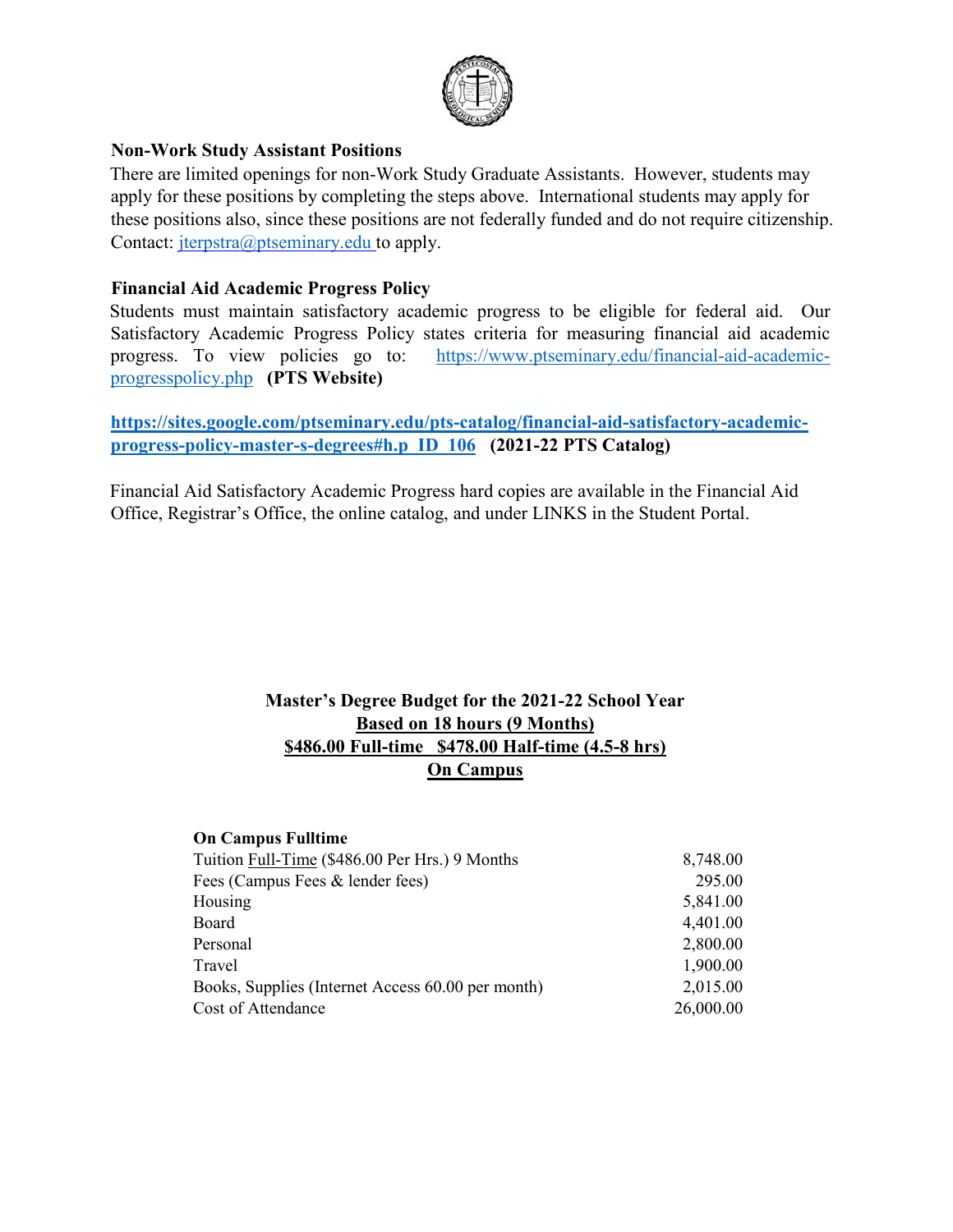

#### **On Campus Half-time**

| Tuition Half-time (4.5-8 Hrs.) Based on average of 7 Hrs. |           |
|-----------------------------------------------------------|-----------|
| (\$498.00 Per Hrs.) (9 Months 7 Hrs.)                     | 6,972.00  |
| Fees (Campus Fees and lender fees)                        | 190.00    |
| Housing                                                   | 2,920.50  |
| Board                                                     | 2,200.50  |
| Personal                                                  | 1,400.00  |
| Travel                                                    | 950.00    |
| Books, Supplies (Internet Access 60.00 per month)         | 1,400.00  |
| Cost of Attendance                                        | 16,033.00 |

## **Master's Degree Budget for the 2021-22 School Year Based on 18 hours (9 Months) J Term Budgets (6 hours Fulltime and 4.5-8 hours Half-time) Budget Half-time is based on 6 hours average student On Campus Summer**

#### **On Campus (Summer 2021) Half-time (3 hrs) (2 Months)**

| J term Tuition (\$498.00 Per Hrs.)                  | 1,494.00 |
|-----------------------------------------------------|----------|
| Fees                                                | 120.00   |
| Housing                                             | 1,298.00 |
| Board                                               | 978.00   |
| Personal                                            | 622.00   |
| Travel                                              | 211.00   |
| Books, Supplies (Internet Access \$60.00 per month) | 218.00   |
| Cost of Attendance                                  | 4,941.00 |

| On Campus (Summer 2021) Full-time (6 hrs) (2 Months) |          |  |
|------------------------------------------------------|----------|--|
| J term Tuition (\$498.00 Per Hrs.)                   | 2,988.00 |  |
| Fees                                                 | 140.00   |  |
| Housing                                              | 1,298.00 |  |
| <b>Board</b>                                         | 978.00   |  |
| Personal                                             | 622.00   |  |
| Travel                                               | 211.00   |  |
| Books, Supplies (Internet Access \$60.00 per month)  | 218.00   |  |
| Cost of Attendance                                   | 6,455.00 |  |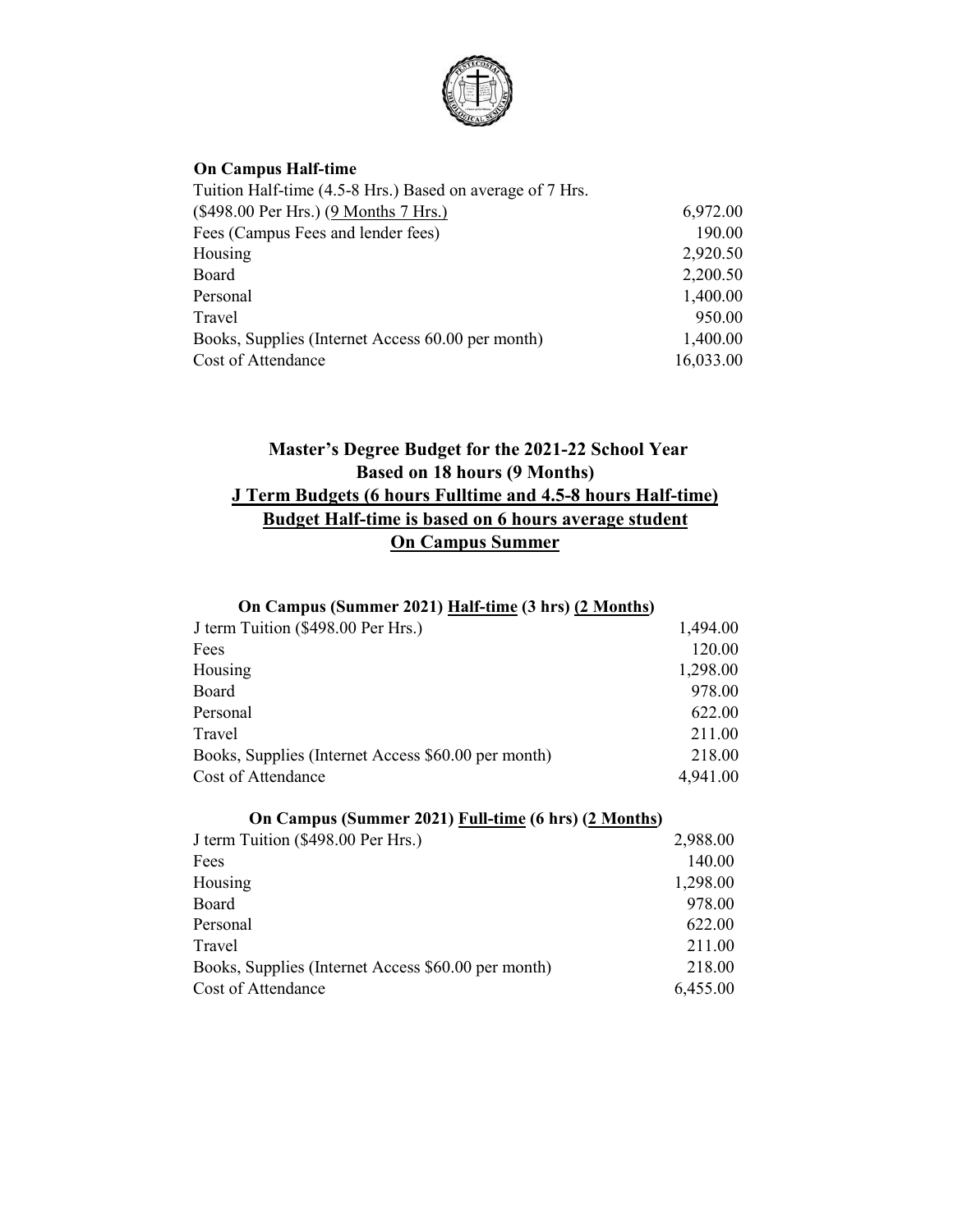

## **Master's Degree Budget for the 2021-22 School Year Based on 18 hours (9 Months) J Term Budgets (6 hours Fulltime and 4.5-8 hours Half-time) Budget Half-time is based on 6 hours average student Online Distance Only Courses**

#### **Online (Distance Only Courses) Fulltime 9 hours (9 Months)**

| Tuition Fulltime (\$486.00 Per Hrs.) 9 Months     | 8,748.00  |
|---------------------------------------------------|-----------|
| Fees (Campus Fees & lender fees)                  | 295.00    |
| Housing                                           | 5,841.00  |
| Board                                             | 4,401.00  |
| Personal                                          | 2,800.00  |
| Books, Supplies (Internet Access 60.00 per month) | 2,015.00  |
| Cost of Attendance                                | 24,100.00 |

#### **Online (Distance Only Courses) Half-time 7 hours (9 Months)**

| Tuition Half-time (\$498.00 Per Hrs.) 9 Months    | 6,972.00  |
|---------------------------------------------------|-----------|
| Fees (Campus Fees and loan fees)                  | 190.00    |
| Housing                                           | 2,920.50  |
| Board                                             | 2,200.50  |
| Personal                                          | 1,250.00  |
| Books, Supplies (Internet Access 60.00 per month) | 1,400.00  |
| Cost of Attendance                                | 14,933.00 |

#### **Master's Degree Budget for the 2021-22 School Year Online Distance Only Courses Summer and Jan Budgets (6 hours Fulltime and 4.5-8 hours Half-time) Budget Half-time is based on 6 hours average student**

| <b>Online (Distance Only Courses Summer) Half-time (3 Hrs.) 2 Months</b> |          |
|--------------------------------------------------------------------------|----------|
| Summer Tuition (\$498.00 Per Hrs.)                                       | 1,494.00 |
| Fees                                                                     | 120.00   |
| Housing                                                                  | 1,298.00 |
| Board                                                                    | 978.00   |
| Personal                                                                 | 622.00   |
| Books, Supplies (Internet Access \$60.00 per month)                      | 218.00   |
| Cost of Attendance                                                       | 4,730.00 |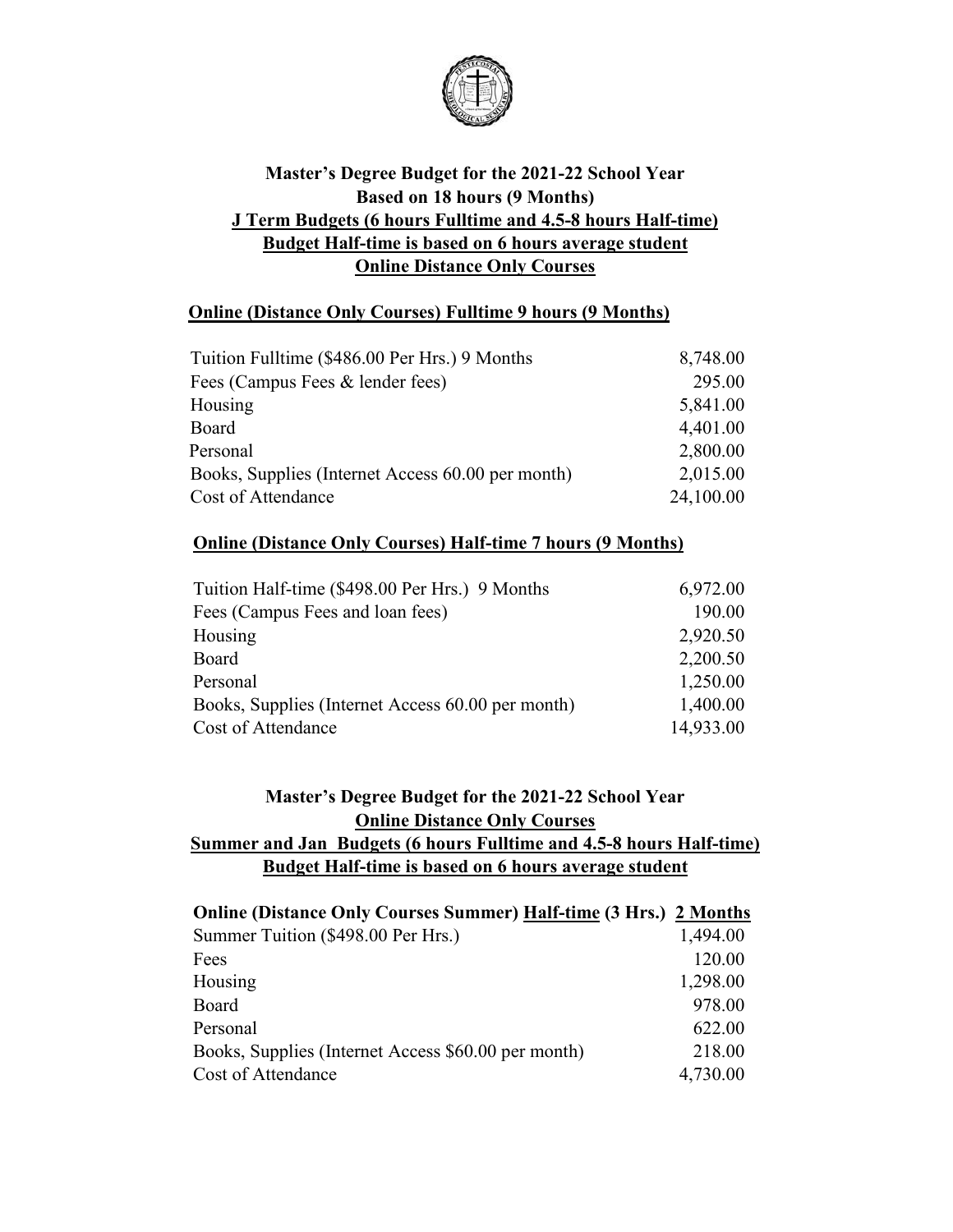

## **Online (Distance Only Courses Summer) Full time (6 Hrs.) 2 Months**

| Summer Tuition (\$498.00 Per Hrs.)                  | 2,988.00 |
|-----------------------------------------------------|----------|
| Fees                                                | 140.00   |
| Housing                                             | 1,298.00 |
| Board                                               | 978.00   |
| Personal                                            | 622.00   |
| Books, Supplies (Internet Access \$60.00 per month) | 218.00   |
| Cost of Attendance                                  | 6,244.00 |

#### **Online (Distance Only Courses Jan Term) Half-time (3 Hrs.) 1 Month**

| Jan term Tuition (\$498.00 Per Hrs.)                | 1,494.00 |
|-----------------------------------------------------|----------|
| Fees                                                | 120.00   |
| Housing                                             | 649.00   |
| Board                                               | 489.00   |
| Personal                                            | 311.00   |
| Books, Supplies (Internet Access \$60.00 per month) | 218.00   |
| Cost of Attendance                                  | 3,281.00 |

#### **Online (Distance Only Courses Jan Term) Fulltime (6 Hrs.) 1 Month**

| Jan term Tuition (\$498.00 Per Hrs.)                | 2,988.00 |
|-----------------------------------------------------|----------|
| Fees                                                | 140.00   |
| Housing                                             | 649.00   |
| Board                                               | 489.00   |
| Personal                                            | 311.00   |
| Books, Supplies (Internet Access \$60.00 per month) | 218.00   |
| Cost of Attendance                                  | 4,795.00 |

#### **Verification Deadline for 2021-22**

Students selected for verification must provide the requested documents to the Financial Aid Office before receiving any Federal funding. Students will be notified (On their FAFSA and via written notification by the Financial Aid Office) that they were selected for verification. The verification final processing date will be September 2021. All data must be in before federal funding is disbursed for 2021-22, which would be September 2021 for Fall 2021 loan disbursements.